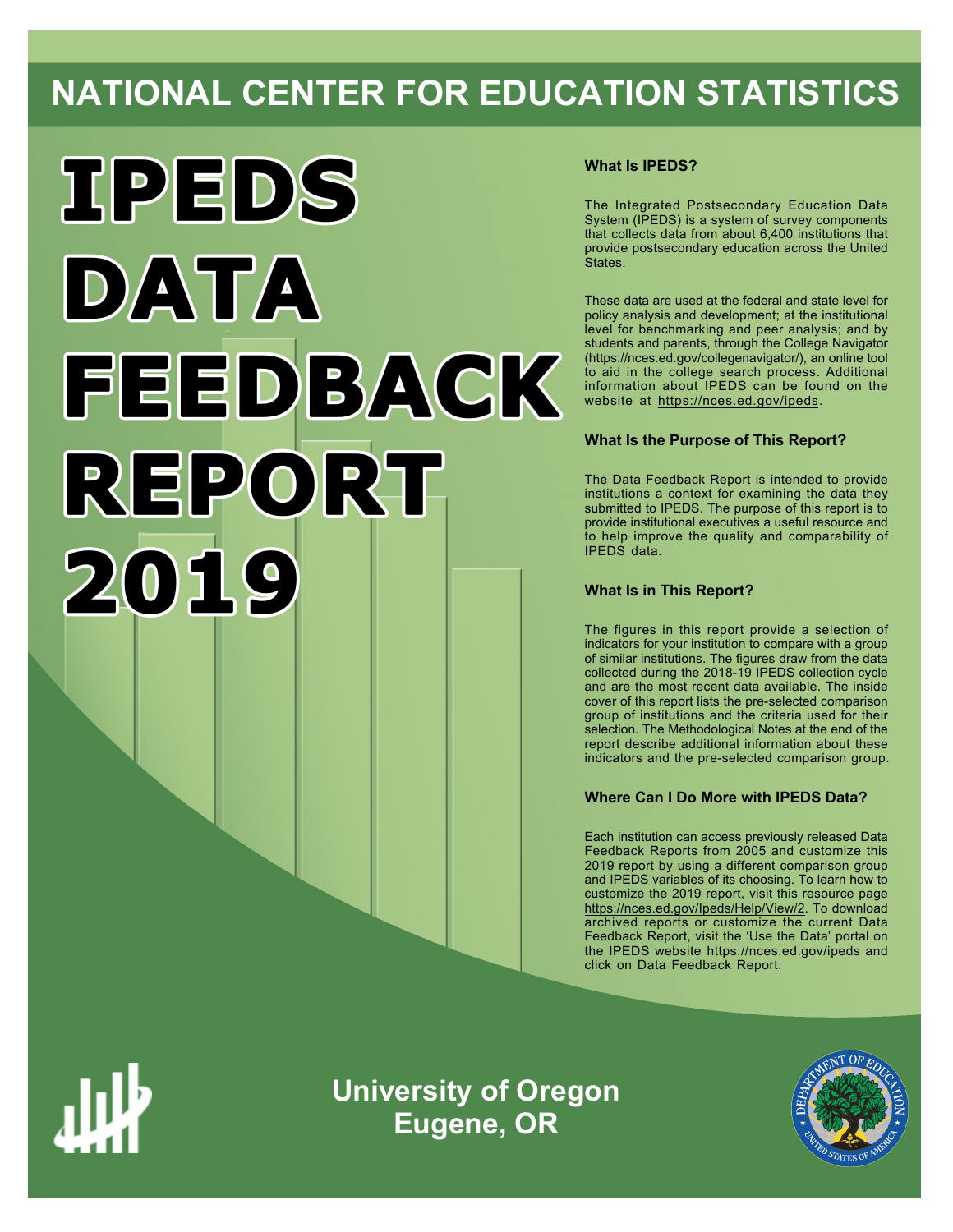# **COMPARISON GROUP**

Comparison group data are included to provide a context for interpreting your institution's statistics. If your institution did not define a custom comparison group for this report by July 13, 2019 NCES selected a comparison group for you. (In this case, the characteristics used to define the comparison group appears below.) The Customize Data Feedback Report functionality on the IPEDS Data Center at this provided link [\(https://nces.ed.gov/ipeds/datacenter/](https://nces.ed.gov/ipeds/datacenter/)) can be used to reproduce the figures in this report using different peer groups.

The custom comparison group chosen by University of Oregon includes the following 8 institutions:

Indiana University-Bloomington (Bloomington, IN)

- University of California-Santa Barbara (Santa Barbara, CA)
- University of Colorado Boulder (Boulder, CO)
- University of Iowa (Iowa City, IA)
- University of Michigan-Ann Arbor (Ann Arbor, MI)
- University of North Carolina at Chapel Hill (Chapel Hill, NC)
- University of Virginia-Main Campus (Charlottesville, VA)
- University of Washington-Seattle Campus (Seattle, WA)

# **The figures in this report have been organized and ordered into the following topic areas:**

| 1) Admissions (only for non-open-admissions schools) | Fig. 1 and 2                               | Pg.3              |
|------------------------------------------------------|--------------------------------------------|-------------------|
| 2) Student Enrollment                                | Fig. 3 and 4                               | Pq. 3 and 4       |
| 3) Awards                                            | Fig. 5                                     | Pg. 4             |
| 4) Charges and Net Price                             | Fig. 6 and 7                               | Pg. 4             |
| 5) Student Financial Aid                             | Fig. 8 and 9                               | Pg. 5             |
| 6) Military Benefits*                                | [No charts applicable]                     |                   |
| 7) Retention and Graduation Rates                    | Fig. 10, 11, 12, 13, 14, 15, 16, 17 and 18 | Pg. 5, 6, 7 and 8 |
| 8) Finance                                           | Fig. 19 and 20                             | Pg. 9             |
| 9) Staff                                             | Fig. 21 and 22                             | Pg. 9             |
| 10) Libraries*                                       | Fig. 23 and 24                             | Pg. 10            |

\*These figures only appear in customized Data Feedback Reports (DFR), which are available through Use the Data portal on the IPEDS website.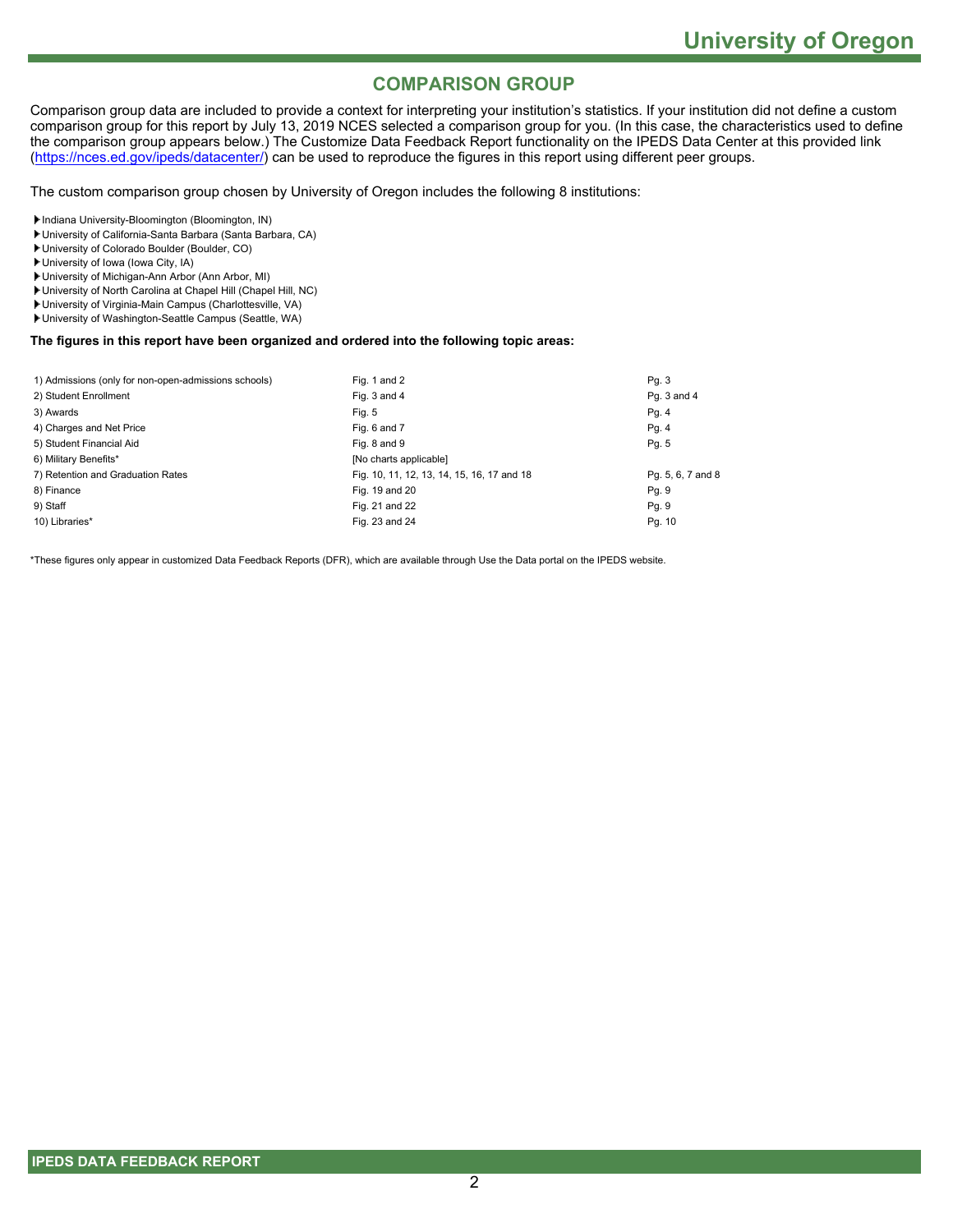**Figure 1. Number of first-time undergraduate students who applied, were admitted, and enrolled full and part time: Fall 2018**



NOTE: Admissions data are presented only for institutions that do not have an open admission policy, and apply to first-time, degree/certificate-seeking undergraduate students only. For details, see the Methodological Notes. N is the number of institutions in the comparison group.

SOURCE: U.S. Department of Education, National Center for Education Statistics, Integrated Postsecondary Education Data System (IPEDS): Winter 2018-19, Admissions component.

### **Figure 2. Percent of first-time undergraduate applicants admitted, and percent of admitted students enrolled full and part time: Fall 2018**



NOTE: Admissions data are presented only for institutions that do not have an open admission policy, and apply to first-time, degree/certificate-seeking undergraduate students only. For details, see the Methodological Notes. See 'Use of Median Values for Comparison Group' for how median values are determined. N is the number of institutions in the comparison group.

SOURCE: U.S. Department of Education, National Center for Education Statistics, Integrated Postsecondary Education Data System (IPEDS): Winter 2018-19, Admissions component.

# **Figure 3. Percent of all students enrolled, by race/ethnicity, and percent of students who are women: Fall 2018**



Your institution Comparison Group Median (N=8)

NOTE: For more information about disaggregation of data by race and ethnicity, see the Methodological Notes. Median values for the comparison group will not add to 100%. See 'Use of Median Values for Comparison Group' for how median values are determined. N is the number of institutions in the comparison group.

SOURCE: U.S. Department of Education, National Center for Education Statistics, Integrated Postsecondary Education Data System (IPEDS): Spring 2019, Fall Enrollment component.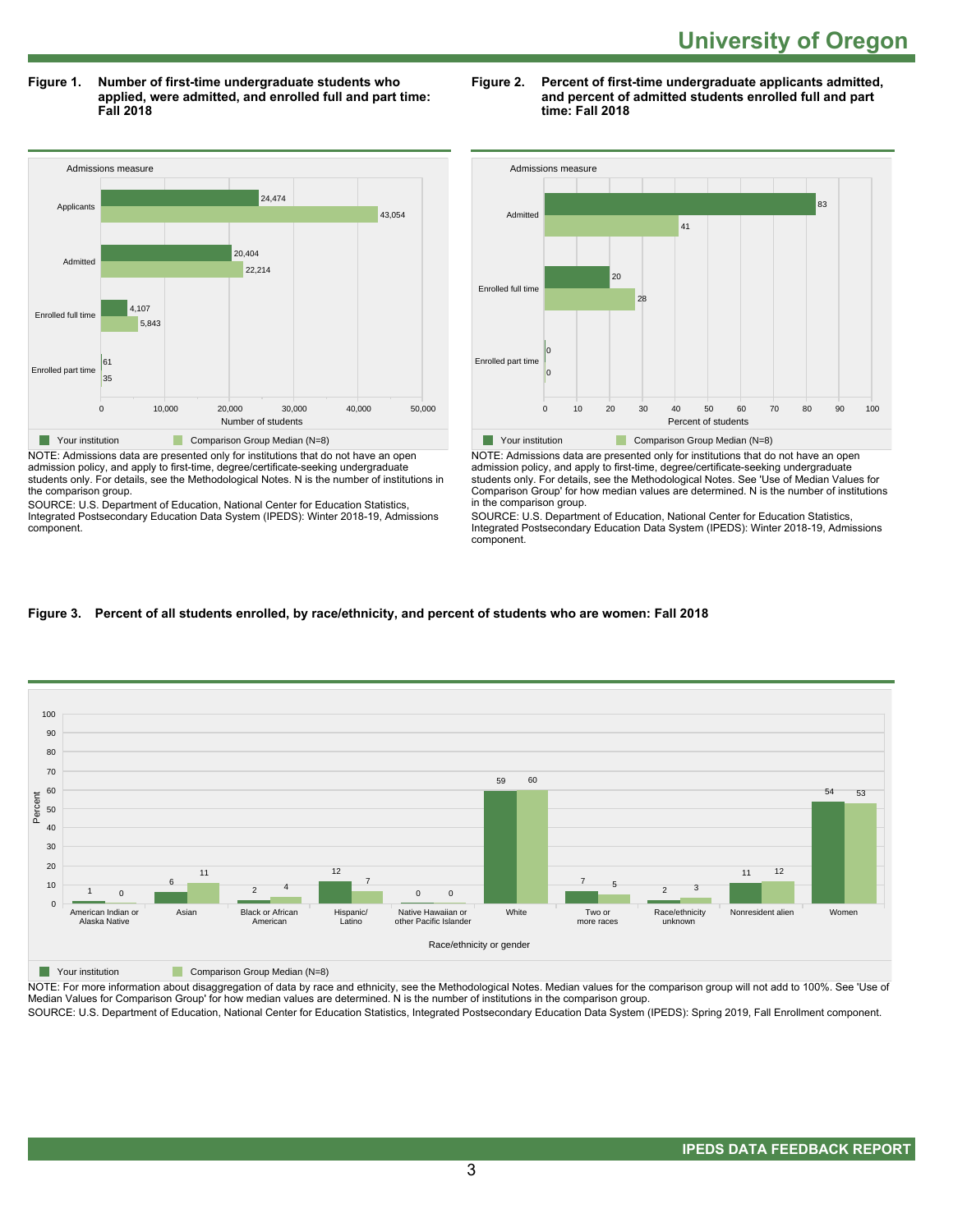**Figure 4. Unduplicated 12-month headcount of all students and of undergraduate students (2017-18), total FTE enrollment (2017-18), and full- and part-time fall enrollment (Fall 2018)**



NOTE: For details on calculating full-time equivalent (FTE) enrollment, see Calculating FTE in the Methodological Notes. Total headcount, FTE, and full- and part-time fall enrollment include both undergraduate and postbaccalaureate students, when applicable. N is the number of institutions in the comparison group.

SOURCE: U.S. Department of Education, National Center for Education Statistics, Integrated Postsecondary Education Data System (IPEDS): Fall 2018, 12-month Enrollment component and Spring 2019, Fall Enrollment component.

#### **Figure 6. Academic year tuition and required fees for full-time, first-time degree/certificate-seeking undergraduates: 2015-16 to 2018-19**



NOTE: The tuition and required fees shown here are the lowest reported from the categories of in-district, in-state, and out-of-state. N is the number of institutions in the comparison group.

SOURCE: U.S. Department of Education, National Center for Education Statistics, Integrated Postsecondary Education Data System (IPEDS): Fall 2018, Institutional Characteristics component.

**Figure 5. Number of degrees awarded, by level: 2017-18**



NOTE: For additional information about postbaccalaureate degree levels, see the Methodology Notes. N is the number of institutions in the comparison group. SOURCE: U.S. Department of Education, National Center for Education Statistics, Integrated Postsecondary Education Data System (IPEDS): Fall 2018, Completions component.

#### **Figure 7. Average net price of attendance for full-time, first-time degree/certificate-seeking undergraduate students, who were awarded grant or scholarship aid: 2015-16 to 2017- 18**



NOTE: Average net price is for full-time, first-time degree/certificate-seeking undergraduate students and is generated by subtracting the average amount of federal, state/local government, and institutional grant and scholarship awarded aid from the total cost of attendance. Total cost of attendance is the sum of published tuition and required fees, books and supplies, and the average room and board and other expenses. For details, see the Methodological Notes. N is the number of institutions in the comparison group.

SOURCE: U.S. Department of Education, National Center for Education Statistics, Integrated Postsecondary Education Data System (IPEDS): Fall 2018, Institutional Characteristics component and Winter 2018-19, Student Financial Aid component.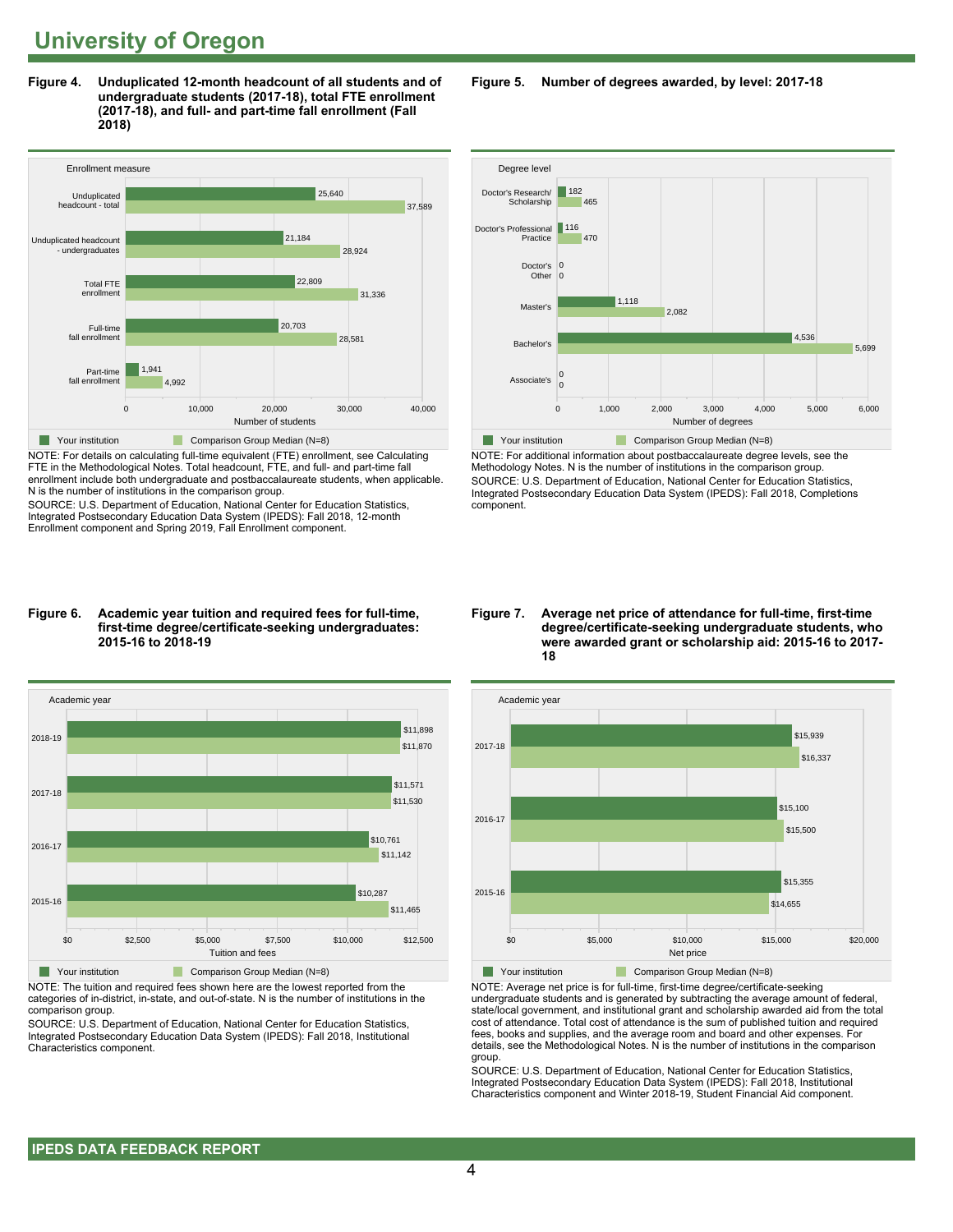**Figure 8. Percent of full-time, first-time degree/certificate-seeking undergraduate students who were awarded grant or scholarship aid from the federal government, state/local government, or the institution, or loans, by type of aid: 2017-18**



NOTE: Any grant aid above includes grant or scholarship aid awarded from the federal government, state/local government, or the institution. Federal grants includes Pell grants and other federal grants. Any loans includes federal loans and other loans awarded to students. For details on how students are counted for financial aid reporting, see Cohort Determination in the Methodological Notes. N is the number of institutions in the comparison group.

SOURCE: U.S. Department of Education, National Center for Education Statistics, Integrated Postsecondary Education Data System (IPEDS): Winter 2018-19, Student Financial Aid component.

#### **Figure 10. Retention rates of first-time bachelor's degree seeking students, by attendance status: Fall 2017 cohort**



NOTE: Retention rates are measured from the fall of first enrollment to the following fall. Academic reporting institutions report retention data as of the institution's official fall reporting date or as of October 15, 2017. Program reporters determine the cohort with enrollment any time between August 1-October 31, 2017 and retention based on August 1, 2018. Four-year institutions report retention rates for students seeking a bachelor's degree. For more details, see the Methodological Notes. N is the number of institutions in the comparison group.

SOURCE: U.S. Department of Education, National Center for Education Statistics, Integrated Postsecondary Education Data System (IPEDS): Spring 2019, Fall Enrollment component.





NOTE: Any grant aid above includes grant or scholarship aid awarded from the federal government, state/local government, or the institution. Federal grants includes Pell grants and other federal grants. Any loans includes federal loans and other loans awarded to students. Average amounts of aid were calculated by dividing the total aid awarded by the total number of recipients in each institution. N is the number of institutions in the comparison group.

SOURCE: U.S. Department of Education, National Center for Education Statistics, Integrated Postsecondary Education Data System (IPEDS): Winter 2018-19, Student Financial Aid component.



NOTE: Graduation rate cohort includes all full-time, first-time degree/certificate-seeking undergraduate students. Graduation and transfer-out rates are the Student Right-to-Know rates. Only institutions with mission to prepare students to transfer are required to report transfer out. For more details, see the Methodological Notes. N is the number of institutions in the comparison group.

SOURCE: U.S. Department of Education, National Center for Education Statistics, Integrated Postsecondary Education Data System (IPEDS): Winter 2018-19, Graduation Rates component.

### **Figure 11. Graduation and transfer-out rates of full-time, first-time degree/certificate-seeking undergraduates within 150% of normal time to program completion: 2012 cohort**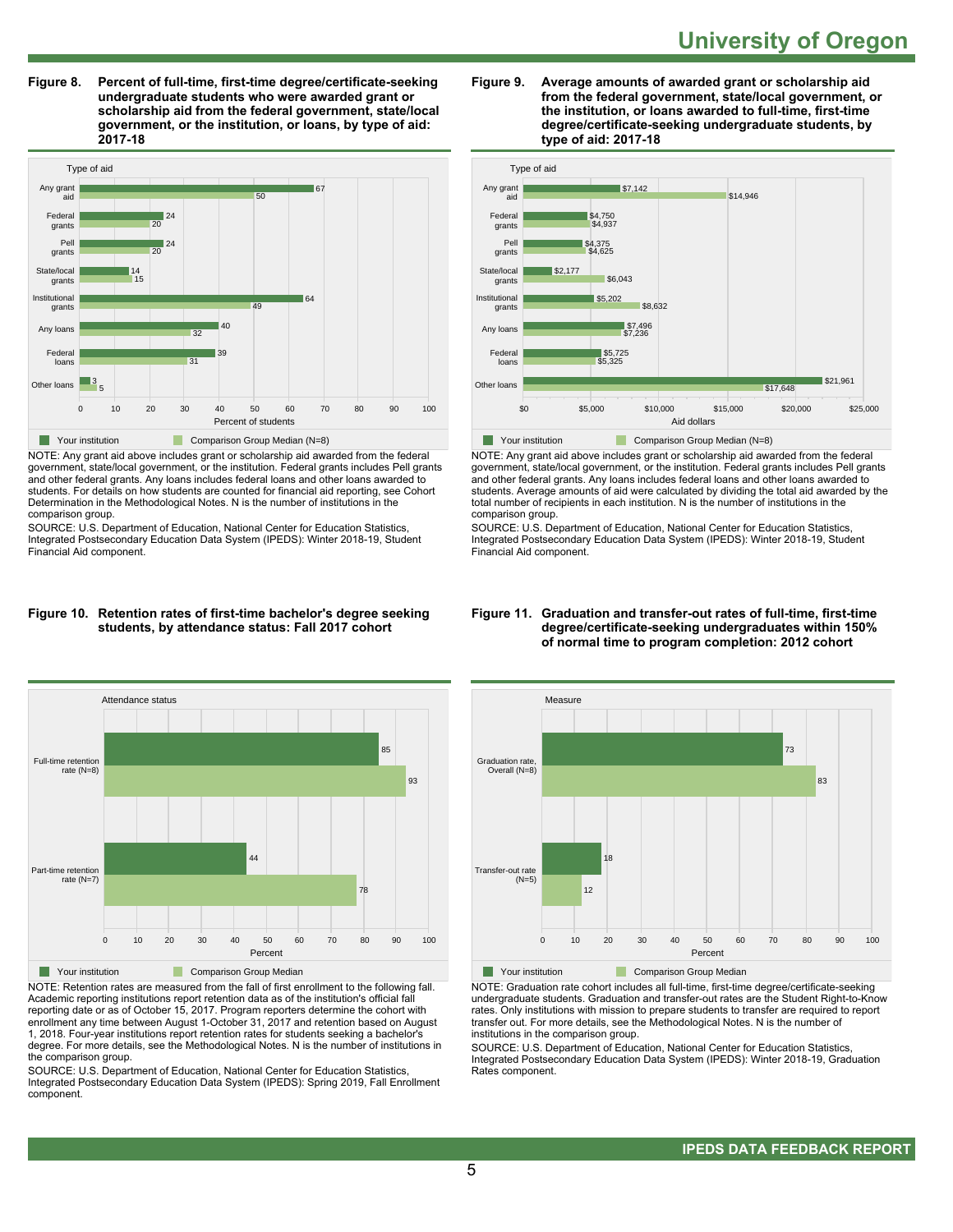**Figure 12. Graduation rates of full-time, first-time degree/certificate-seeking undergraduates within 150% of normal time to program completion, by race/ethnicity: 2012 cohort**



NOTE: For more information about disaggregation of data by race and ethnicity, see the Methodological Notes. The graduation rates are the Student Right-to-Know (SRK) rates. Median values for the comparison group will not add to 100%. N is the number of institutions in the comparison group.

SOURCE: U.S. Department of Education, National Center for Education Statistics, Integrated Postsecondary Education Data System (IPEDS): Winter 2018-19, Graduation Rates component.

#### **Figure 13. Graduation rates of full-time, first-time degree/certificateseeking undergraduates within 150% of normal time to program completion, by type of aid: 2012 cohort**

## **Figure 14. Bachelor's degree graduation rates of full-time, first-time degree/certificate-seeking undergraduates within 4 years, 6 years, and 8 years: 2010 cohort**



NOTE: Graduation rate cohort includes all full-time, first-time degree/certificate-seeking undergraduate students. Data were collected on those students, who at entry of the cohort, were awarded a Pell Grant and students who were awarded a Subsidized Stafford loan, but did not receive a Pell Grant. Graduation rates are the Student Right-to-Know rates. For more details, see the Methodological Notes. N is the number of institutions in the comparison group.

SOURCE: U.S. Department of Education, National Center for Education Statistics, Integrated Postsecondary Education Data System (IPEDS): Winter 2018-19, Graduation Rates component.



NOTE: The 4-, 6-, and 8-year graduation rates are calculated using the number of students who completed a bachelor's or equivalent degree from a cohort of students who entered the institution seeking a bachelor's or equivalent degree. For details, see the Methodological Notes. N is the number of institutions in the comparison group. Medians are not reported for comparison groups with less than three values.

SOURCE: U.S. Department of Education, National Center for Education Statistics, Integrated Postsecondary Education Data System (IPEDS): Winter 2018-19, 200% Graduation Rates component.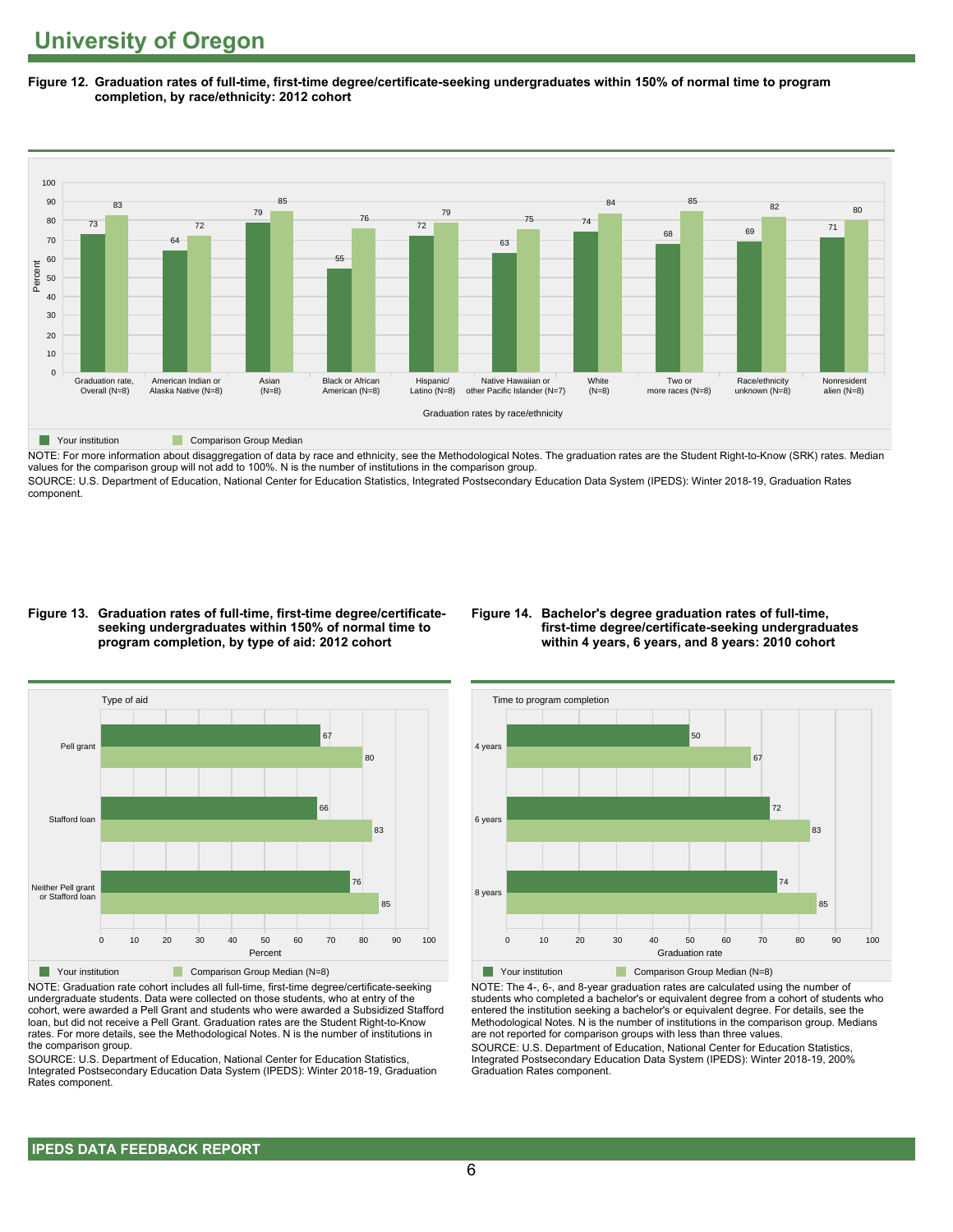## **Figure 15. Award and enrollment rates of first-time, full-time, degree/certificate-seeking undergraduates after 8 years of entry, by Pell status: 2010-11 cohort**



NOTE: Award measures are based on the highest award received after 8 years of entry and enrollment measures are based on students who did not receive an award after 8 years of entry. Student cohorts (i.e., First-time, full-time; First-time, part-time; Non-first-time, full-time; and Non-first-time, part-time) are degree/certificate-seeking undergraduate students who entered the institution between July 1, 2010-June 30, 2011. Pell recipients are students with demonstrated financial need. For more details, see the Methodological Notes. N is the number of institutions in the comparison group.

SOURCE: U.S. Department of Education, National Center for Education Statistics, Integrated Postsecondary Education Data System (IPEDS): Winter 2018-19, Outcome Measures component.

#### **Figure 16. Award and enrollment rates of first-time, part-time, degree/certificate-seeking undergraduates after 8 years of entry, by Pell status: 2010-11 cohort**



NOTE: Award measures are based on the highest award received after 8 years of entry and enrollment measures are based on students who did not receive an award after 8 years of entry. Student cohorts (i.e., First-time, full-time; First-time, part-time; Non-first-time, full-time; and Non-first-time, part-time) are degree/certificate-seeking undergraduate students who entered the institution between July 1, 2010-June 30, 2011. Pell recipients are students with demonstrated financial need. For more details, see the Methodological Notes. N is the number of institutions in the comparison group.

SOURCE: U.S. Department of Education, National Center for Education Statistics, Integrated Postsecondary Education Data System (IPEDS): Winter 2018-19, Outcome Measures component.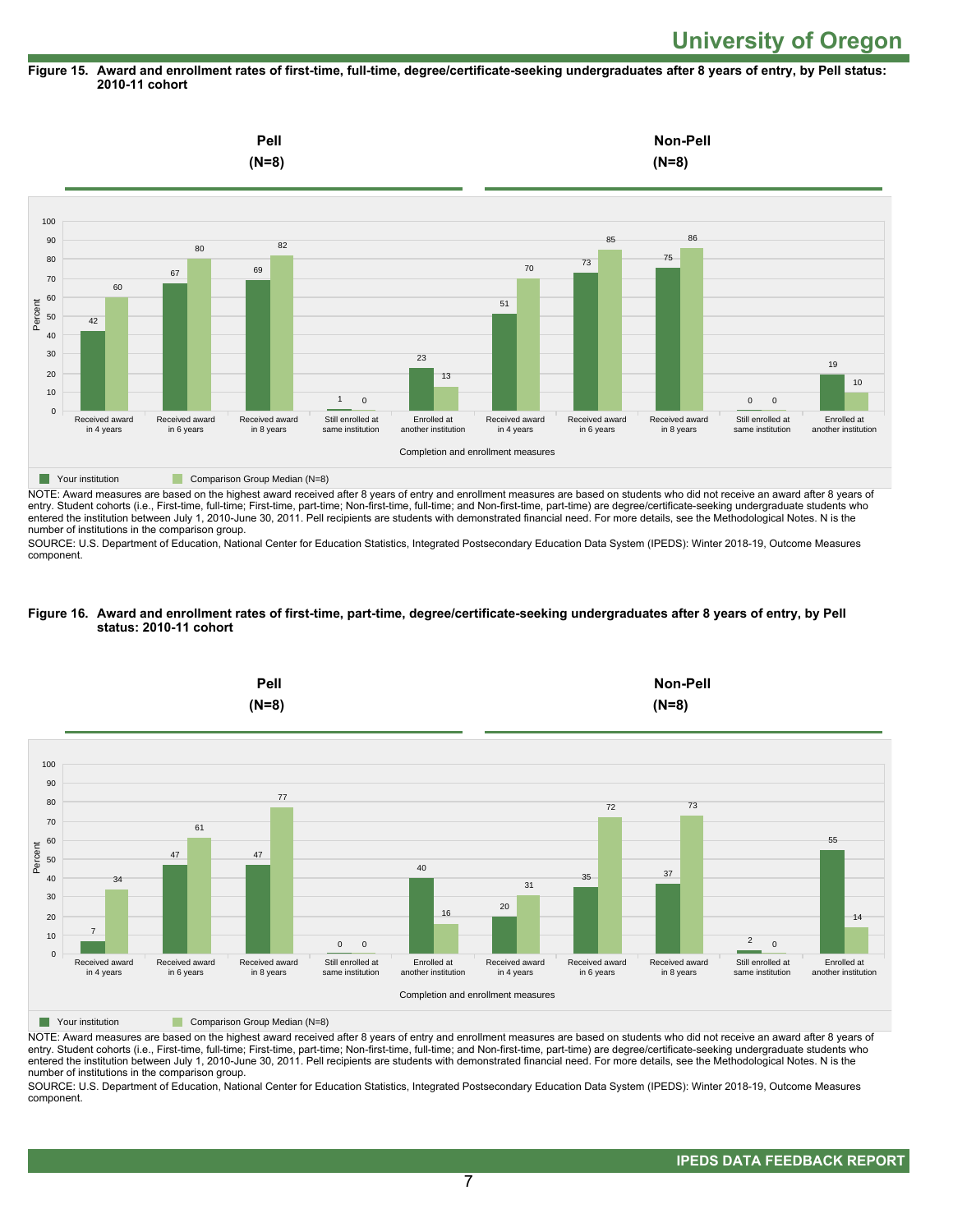**Figure 17. Award and enrollment rates of non-first-time, full-time, degree/certificate-seeking undergraduates after 8 years of entry, by Pell status: 2010-11 cohort**



NOTE: Award measures are based on the highest award received after 8 years of entry and enrollment measures are based on students who did not receive an award after 8 years of entry. Student cohorts (i.e., First-time, full-time; First-time, part-time; Non-first-time, full-time; and Non-first-time, part-time) are degree/certificate-seeking undergraduate students who entered the institution between July 1, 2010-June 30, 2011. Pell recipients are students with demonstrated financial need. For more details, see the Methodological Notes. N is the number of institutions in the comparison group.

SOURCE: U.S. Department of Education, National Center for Education Statistics, Integrated Postsecondary Education Data System (IPEDS): Winter 2018-19, Outcome Measures component.

#### **Figure 18. Award and enrollment rates of non-first-time, part-time, degree/certificate-seeking undergraduates after 8 years of entry, by Pell status: 2010-11 cohort**



NOTE: Award measures are based on the highest award received after 8 years of entry and enrollment measures are based on students who did not receive an award after 8 years of entry. Student cohorts (i.e., First-time, full-time; First-time, part-time; Non-first-time, full-time; and Non-first-time, part-time) are degree/certificate-seeking undergraduate students who entered the institution between July 1, 2010-June 30, 2011. Pell recipients are students with demonstrated financial need. For more details, see the Methodological Notes. N is the number of institutions in the comparison group.

SOURCE: U.S. Department of Education, National Center for Education Statistics, Integrated Postsecondary Education Data System (IPEDS): Winter 2018-19, Outcome Measures component.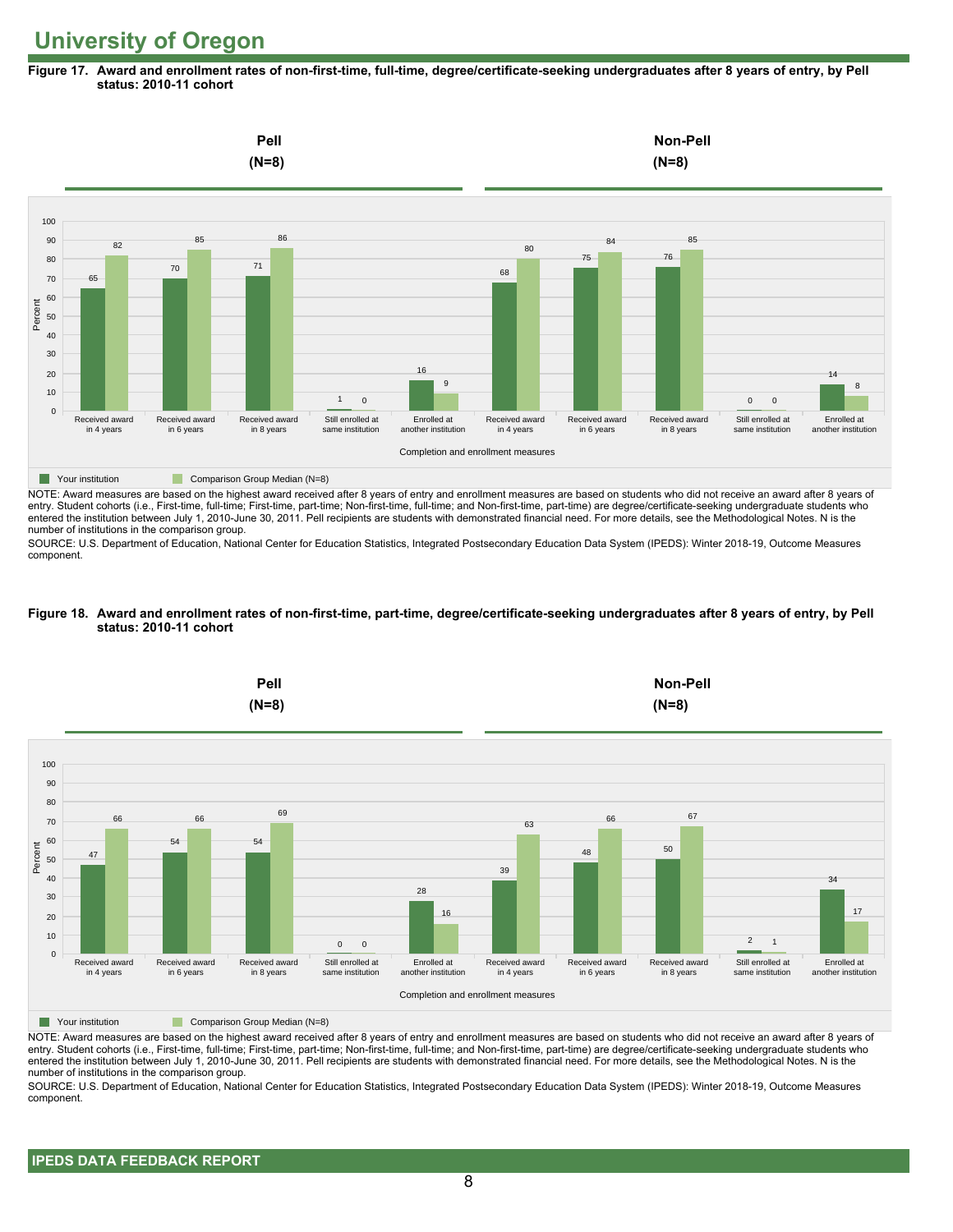**University of Oregon** 

**Figure 19. Percent distribution of core revenues, by source: Fiscal year 2018**

**Figure 20. Core expenses per FTE enrollment, by function: Fiscal year 2018**



NOTE: The comparison group median is based on those members of the comparison group that report finance data using the same accounting standards as the comparison institution. For more information, see the Methodological Notes. N is the number of institutions in the comparison group.

SOURCE: U.S. Department of Education, National Center for Education Statistics, Integrated Postsecondary Education Data System (IPEDS): Spring 2019, Finance component.



NOTE: Expenses per full-time equivalent (FTE) enrollment, particularly instruction, may be inflated because finance data includes all core expenses while FTE reflects credit activity only. For details on calculating FTE enrollment and a detailed definition of core expenses, see the Methodological Notes. N is the number of institutions in the comparison group. SOURCE: U.S. Department of Education, National Center for Education Statistics, Integrated Postsecondary Education Data System (IPEDS): Fall 2018, 12-month Enrollment component and Spring 2019, Finance component.

#### **Figure 21. Full-time equivalent staff, by occupational category: Fall 2018**



NOTE: Graduate assistants are not included. For calculation details, see the Methodological Notes. N is the number of institutions in the comparison group. SOURCE: U.S. Department of Education, National Center for Education Statistics, Integrated Postsecondary Education Data System (IPEDS): Spring 2019, Human Resources component.

#### **Figure 22. Average salaries of full-time instructional non-medical staff equated to 9-months worked, by academic rank: Academic year 2018-19**



**The Comparison Group Median** 

NOTE: See Methodology Notes for more details on average salary. N is the number of institutions in the comparison group.

SOURCE: U.S. Department of Education, National Center for Education Statistics, Integrated Postsecondary Education Data System (IPEDS): Spring 2019, Human Resources component.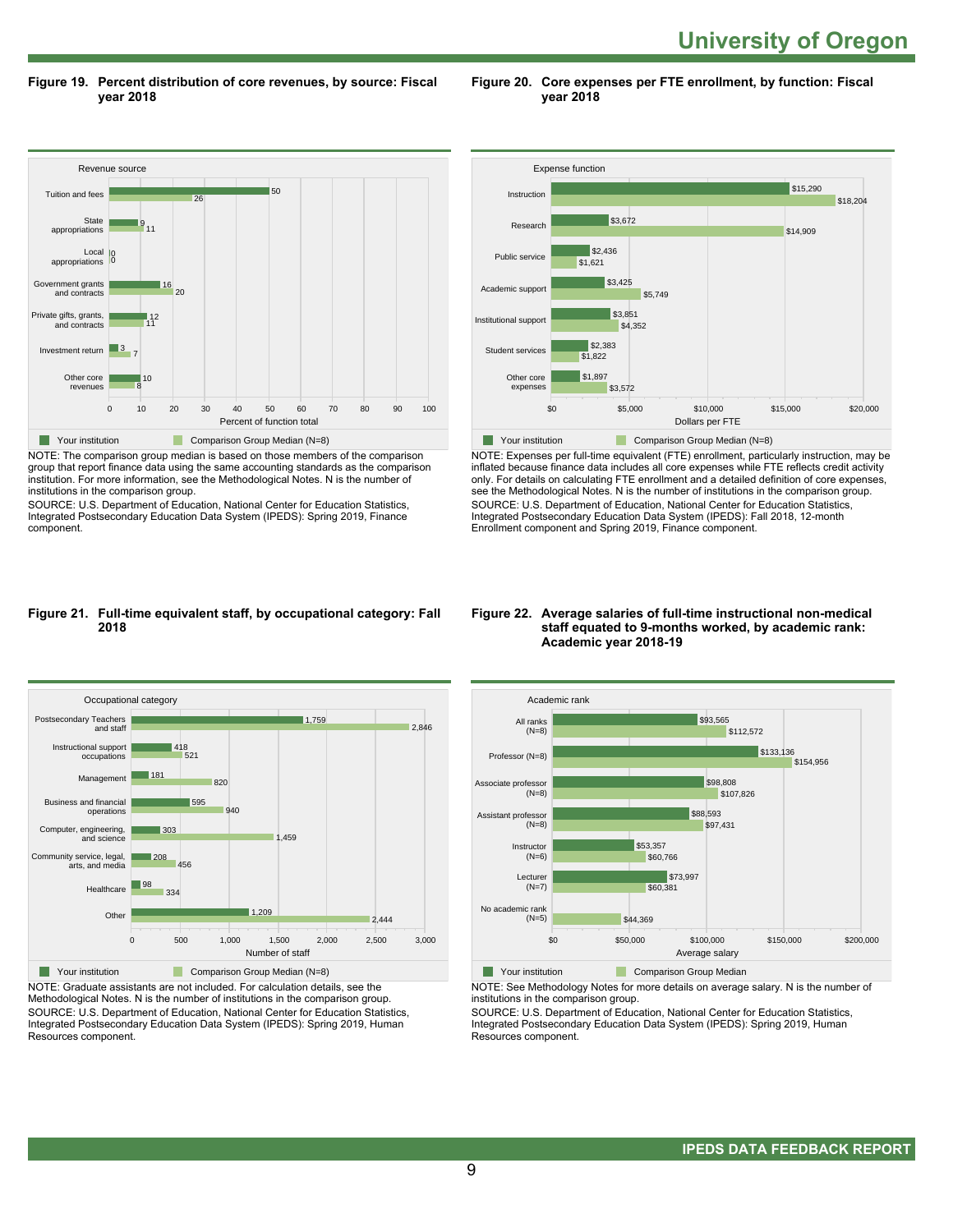**Figure 23. Percent distribution of library collection, by material type: Fiscal Year 2018**

# **Figure 24. Percent distribution of library expenses, by function: Fiscal Year 2018**



SOURCE: U.S. Department of Education, National Center for Education Statistics, Integrated Postsecondary Education Data System (IPEDS): Spring 2019, Academic Libraries component.



NOTE: N is the number of institutions in the comparison group. SOURCE: U.S. Department of Education, National Center for Education Statistics, Integrated Postsecondary Education Data System (IPEDS): Spring 2019, Academic Libraries component.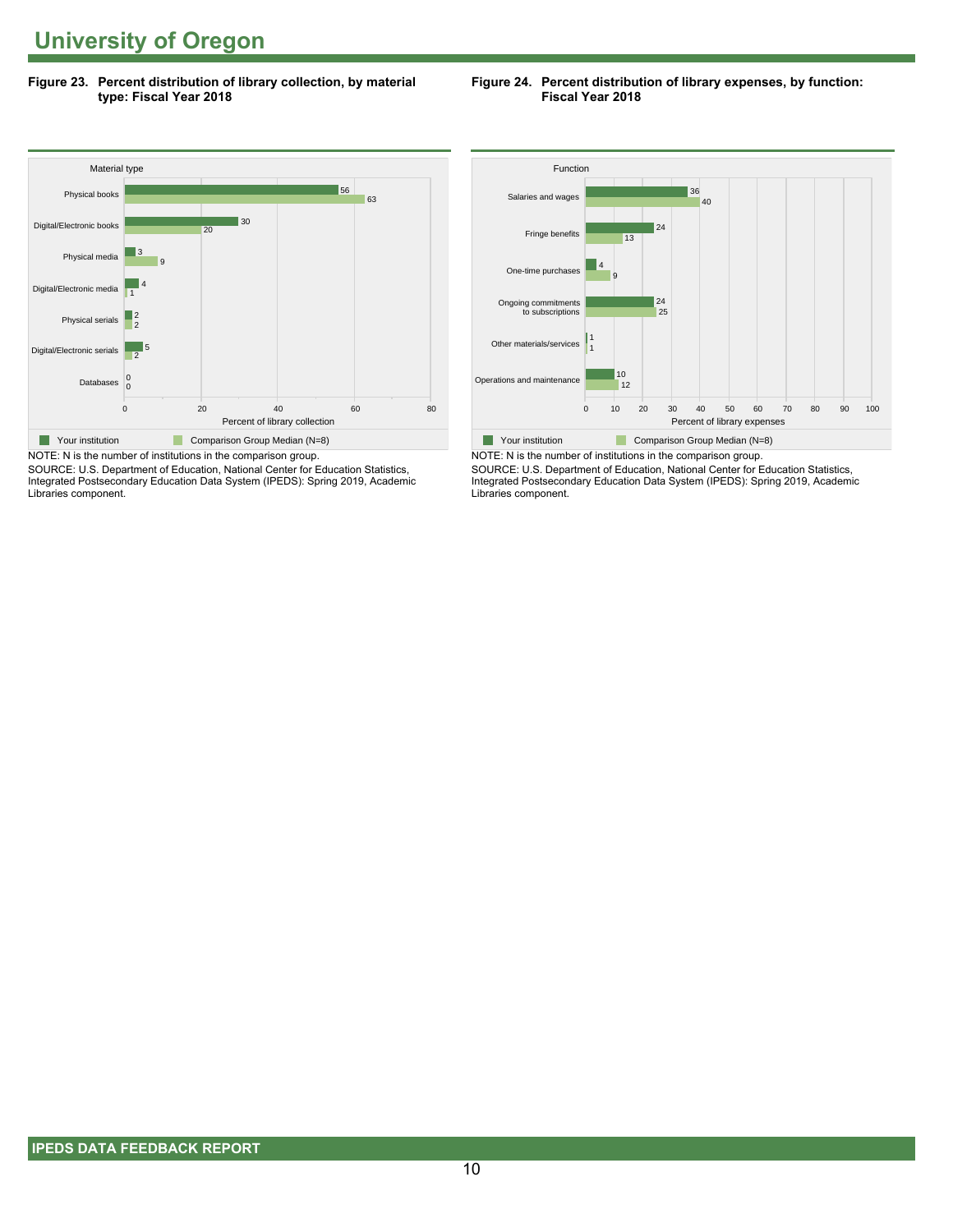# **METHODOLOGICAL NOTES**

# **Overview**

This report is based on data supplied by institutions to IPEDS during 2018-19 data collection year. Response rates exceeded 99% for most surveys. IPEDS First Look reports at<https://nces.ed.gov/pubsearch/getpubcats.asp?sid=010> provide some information on aggregate institutional responses. Furthermore, data used in this report are provisional level and may be revised for a limited time through the IPEDS Prior Year Revision system.

# **Use of Median Values for Comparison Group**

This report compares your institution's data to the median value for the comparison group for each statistic shown in the figure. If more than one statistic is present in a figure, the median values are determined separately for each indicator or statistic. Medians are not displayed for comparison groups with fewer than three values. Where percentage distributions are presented, median values may not add to 100%. To access all the data used to create the figures included in this report, go to 'Use the Data' portal on the IPEDS website at this provided link ([https://nces.ed.gov/ipeds\)](https://nces.ed.gov/ipeds).

# **Missing Statistics**

If a statistic is not reported for your institution, the omission indicates that the statistic is not relevant to your institution and the data were not collected. Not all notes may be applicable to your report.

# **Use of Imputed Data**

All IPEDS data are subject to imputation for total (institutional) and partial (item) nonresponse. If necessary, imputed values were used to prepare your report.

# **Data Confidentiality**

IPEDS data are not collected under a pledge of confidentiality.

## **Disaggregation of Data by Race/Ethnicity**

When applicable, some statistics are disaggregated by race/ethnicity. Data disaggregated by race/ethnicity have been reported using the 1997 Office of Management and Budget categories. Detailed information about the race/ethnicity categories can be found at <https://nces.ed.gov/ipeds/Section/Resources>.

# **Cohort Determination for Reporting Student Financial Aid, Graduation Rates, and Outcome Measures**

Student cohorts for reporting Student Financial Aid and Graduation Rates data are based on the reporting type of the institution. For institutions that report based on an academic year (those operating on standard academic terms), student counts and cohorts are based on fall term data. Student counts and cohorts for program reporters (those that do not operate on standard academic terms) are based on unduplicated counts of students enrolled during a full 12-month period.

Student cohorts for reporting Outcome Measures are based on a full-year cohort from July 1-June 30 for all degree-granting institutions.

# **DESCRIPTION OF STATISTICS USED IN THE FIGURES**

# **Admissions (only for non-open-admissions schools)**

## *Admissions and Test Score Data*

Admissions and test score data are presented only for institutions that do not have an open admission policy, and apply to first-time, degree/certificate-seeking undergraduate students only. Applicants include only those students who fulfilled all requirements for consideration for admission and who were notified of one of the following actions: admission, non-admission, placement on a wait list, or application withdrawn (by applicant or institution). Admitted applicants (admissions) include wait-listed students who were subsequently offered admission. Early decision, early action, and students who began studies during the summer prior to the fall reporting period are included. For customized Data Feedback Reports, test scores are presented only if scores are required for admission.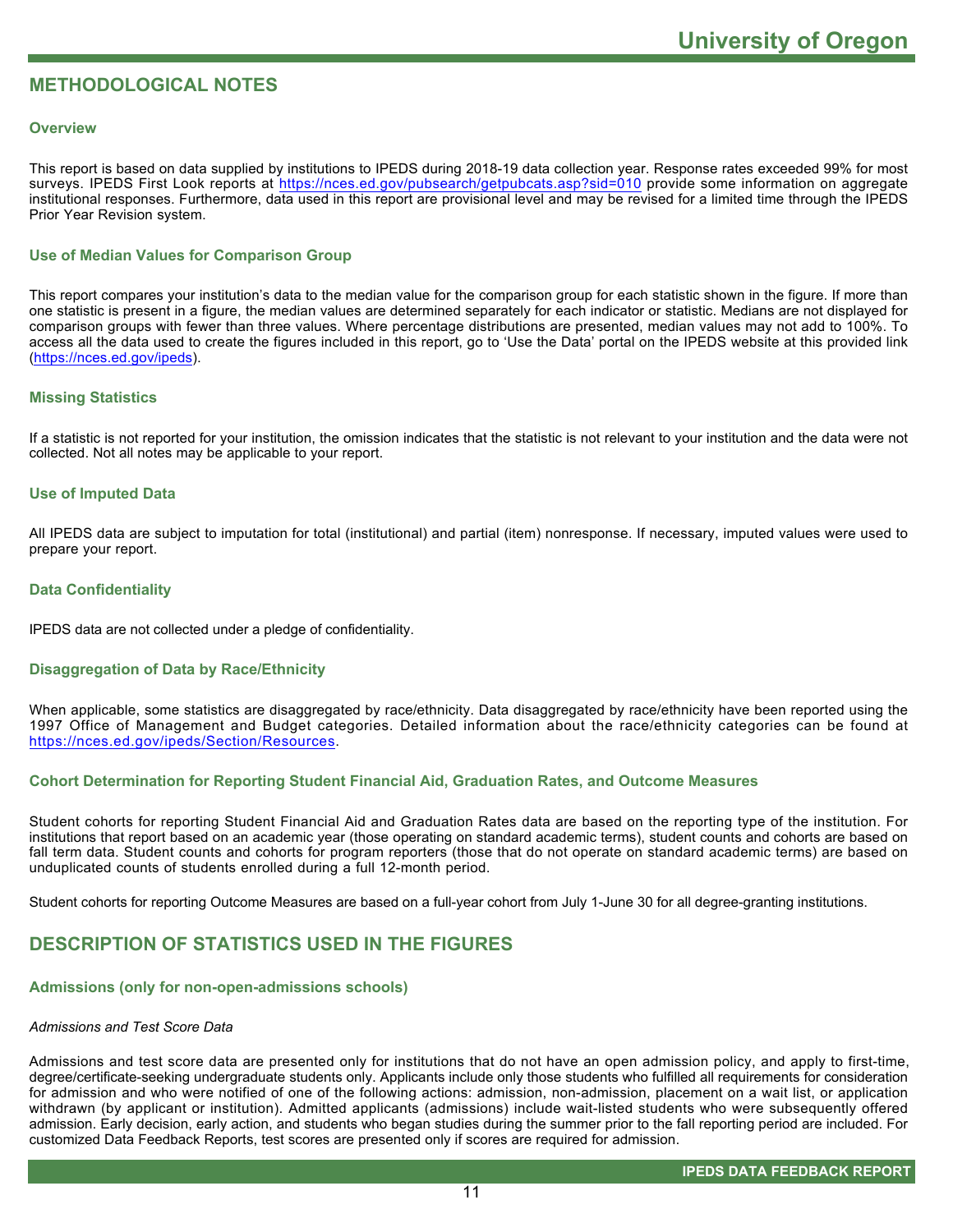# **Student Enrollment**

# *Enrollment Counts*

12-month Enrollment captures a cumulative unduplicated headcount of enrollment over the full 12-month period beginning July 1 and ending June 30. In contrast, Fall Enrollment captures number of students enrolled on a particular date in the fall. Fall enrollment is often referred to as a "snapshot" of an institution"s enrollment at a specific time.

# *FTE Enrollment*

The full-time equivalent (FTE) enrollment used in this report is the sum of the institution's FTE undergraduate enrollment and FTE graduate enrollment (as calculated from or reported on the 12-month Enrollment component). Undergraduate and graduate FTE are estimated using 12-month instructional activity (credit and/or contact hours). See "Calculation of FTE Students (using instructional activity)" in the IPEDS Glossary at <https://surveys.nces.ed.gov/ipeds/VisGlossaryAll.aspx>.

# *Total Entering Undergraduate Students*

Total entering students are students at the undergraduate level, both full- and part-time, new to the institution in the fall term (or the prior summer term who returned in the fall). This includes all first-time undergraduate students, students transferring into the institution at the undergraduate level, and non-degree/certificate-seeking undergraduates entering in the fall. Only degree-granting, academic year reporting institutions provide total entering student data.

# **Completions**

## *Completions and Completers*

Completions collects data on undergraduate and graduate completions and completers in a 12-month period. Completions are the counts of postsecondary awards granted where each award reported once but multiple awards may be reported for one recipient. Completers are the counts of students granted postsecondary awards. The count of completers is collected in two ways. The first way counts all completers, while the second way counts completers by award level (e.g., number of associate's completers, number of bachelor's completers).

## **Student Financial Aid**

## *Financial Aid Recipients and Amounts*

Student Financial Aid collects the counts of undergraduate students awarded different types of financial aid and the total amounts of aid awarded. The average dollar amount of aid awarded is then calculated. In addition, Student Financial Aid collects counts of full-time, first-time undergraduate student awarded aid and amounts of aid, and counts of undergraduate and graduate students receiving military educational benefits.

## **Charges and Net Price**

## *Average Institutional Net Price*

IPEDS collects data to calculate average net price at each institution for two groups of undergraduate students: those awarded grant aid and those awarded Title IV federal aid.

Average net price is calculated for full-time, first-time degree/certificate-seeking undergraduates who were awarded grant or scholarship aid from the federal government, state/local government, or the institution anytime during the full aid year. For public institutions, this includes only students who paid the in-state or in-district tuition rate. Other sources of grant aid are excluded. Average net price is generated by subtracting the average amount of federal, state/local government, and institutional grant and scholarship aid from the total cost of attendance. Total cost of attendance is the sum of published tuition and required fees, books and supplies, and the average room and board and other expenses.

For the purpose of the IPEDS reporting, aid awarded refers to financial aid that was awarded to, and accepted by, a student. This amount may differ from the aid amount that is disbursed to a student.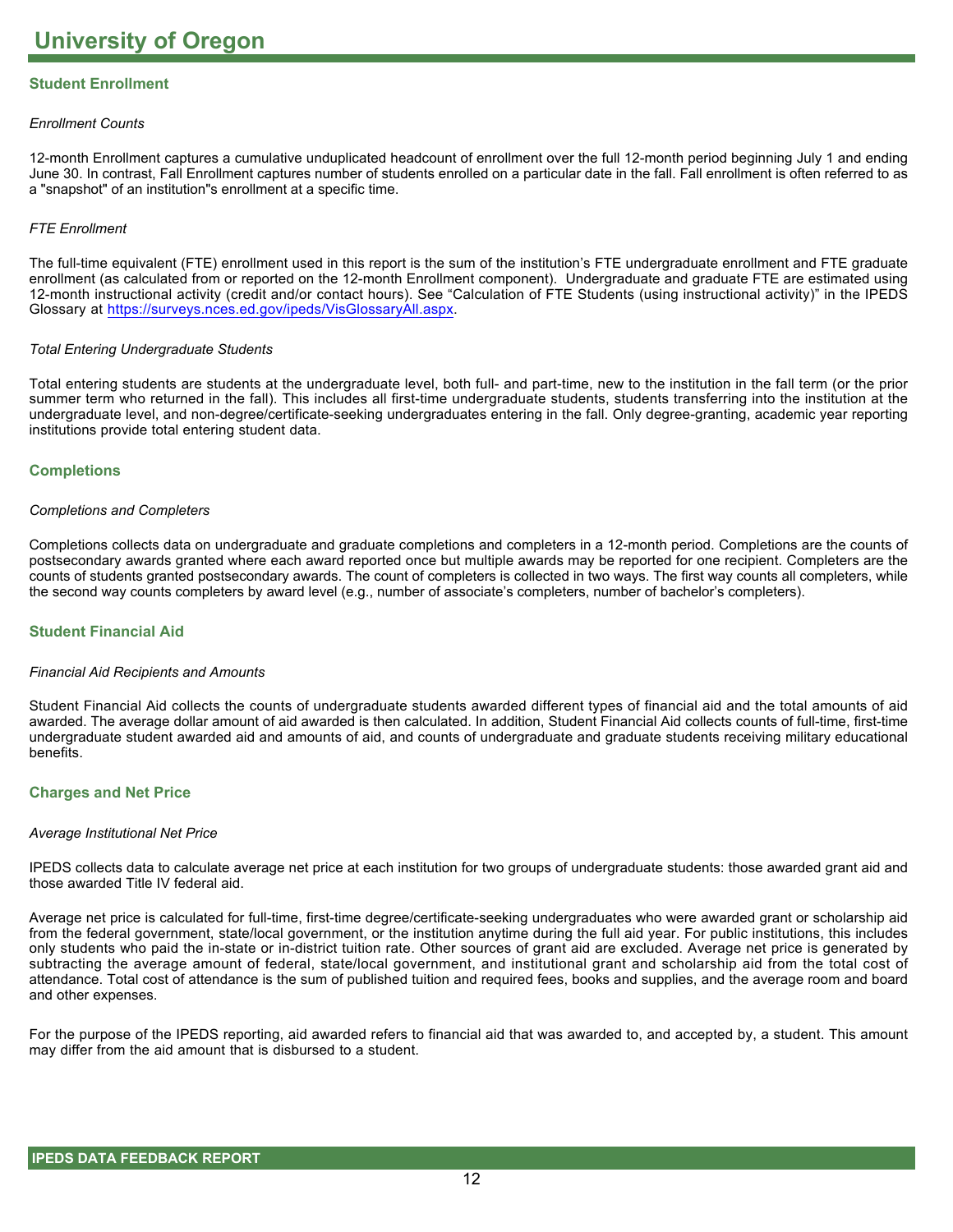# **Retention, Graduation Rates, and Outcome Measures**

### *Retention Rates*

Retention rates are measures of the rate at which students persist in their educational program at an institution, expressed as a percentage. For four-year institutions, this is the percentage of first-time bachelors (or equivalent) degree-seeking undergraduates from the previous fall who are again enrolled in the current fall. For all other institutions this is the percentage of first-time degree/certificate-seeking students from the previous fall who either re-enrolled or successfully completed their program by the current fall. The full-time retention rate is calculated using the percentage of full-time, first-time degree/certificate-seeking undergraduates, while the part-time rate is calculated using the percentage of part-time, first-time degree/certificate-seeking undergraduates.

#### *Graduation Rates and Transfer-out Rate*

Graduation rates are those developed to satisfy the requirements of the Student Right-to-Know Act and Higher Education Act, as amended, and are defined as the total number of individuals from a given cohort of full-time, first-time degree/certificate-seeking undergraduates who completed a degree or certificate within a given percent of normal time to complete all requirements of the degree or certificate program; divided by the total number of students in the cohort of full-time, first-time degree/certificate-seeking undergraduates minus any allowable exclusions. Institutions are permitted to exclude from the cohort students who died or were totally and permanently disabled; those who left school to serve in the armed forces or were called up to active duty; those who left to serve with a foreign aid service of the federal government, such as the Peace Corps; and those who left to serve on an official church mission.

A further extension of the traditional Graduation Rates (GR) component which carries forward 100% and 150% graduation rates data previously reported in the GR component is the Graduation Rates 200% (GR200) component, which requests information on any additional completers and exclusions from the cohort between 151% and 200% normal time for students to complete all requirements of their program of study.

Transfer-out rate is the total number of students from the cohort who are known to have transferred out of the reporting institution (without earning a degree/award) and subsequently re-enrolled at another institution within the same time period; divided by the same adjusted cohort (initial cohort minus allowable exclusions) as described above. Only institutions with a mission that includes providing substantial preparation for students to enroll in another eligible institution are required to report transfers out.

#### *Outcome Measures Data*

Alternative measures of student success are reported by degree-granting institutions to describe the outcomes of four degree/certificateseeking undergraduate student groups: First-time, full-time (FTFT); First-time, part-time (FTPT); Non-first-time, full-time entering (NFTFT); and Non-first-time, part-time entering (NFTPT). Additionally, each of the four cohorts collects data on two subcohorts: Pell grant recipients and non -Pell grant recipients. These measures provide the 4-year, 6-year, and 8-year award rates (or completions rates) after entering an institution. NCES calculates award rates by dividing a cohort's or subcohort's adjusted cohort into the number of total awards at 4-year, 6-year, and 8year status points.

The initial cohort can be revised and take allowable exclusions resulting in an adjusted cohort. Institutions are permitted to exclude from the initial cohort students who died or were totally and permanently disabled; those who left school to serve in the armed forces or were called up to active duty; those who left to serve with a foreign aid service of the federal government, such as the Peace Corps; and those who left to serve on an official church mission.

The highest award and the type of award (i.e., certificate, Associate's, or Bachelor's) are reported at each status point. For students who did not earn an undergraduate award after 8-years of entry, the enrollment statuses are reported as either still enrolled at the institution, or subsequently transferred out of the institution. Unlike the Graduation Rates data, all institutions must report on a full-year cohort (students entering July 1 of one year to June 30 to the next) and on their transfer out students, regardless if the institution has a mission that provides substantial transfer preparation.

#### **Finance**

#### *Core Revenues*

Core revenues for public institutions reporting under GASB standards include tuition and fees; government (federal, state, and local) appropriations and operating and nonoperating grants/contracts; private gifts, grants, and contracts (private operating grants/contracts plus gifts and contributions from affiliated entities); sales and services of educational activities; investment income; other operating and nonoperating sources; and other revenues and additions (capital appropriations and grants and additions to permanent endowments). "Other core revenues" include federal appropriations, sales and services of educational activities, other operating and nonoperating sources, and other revenues and additions.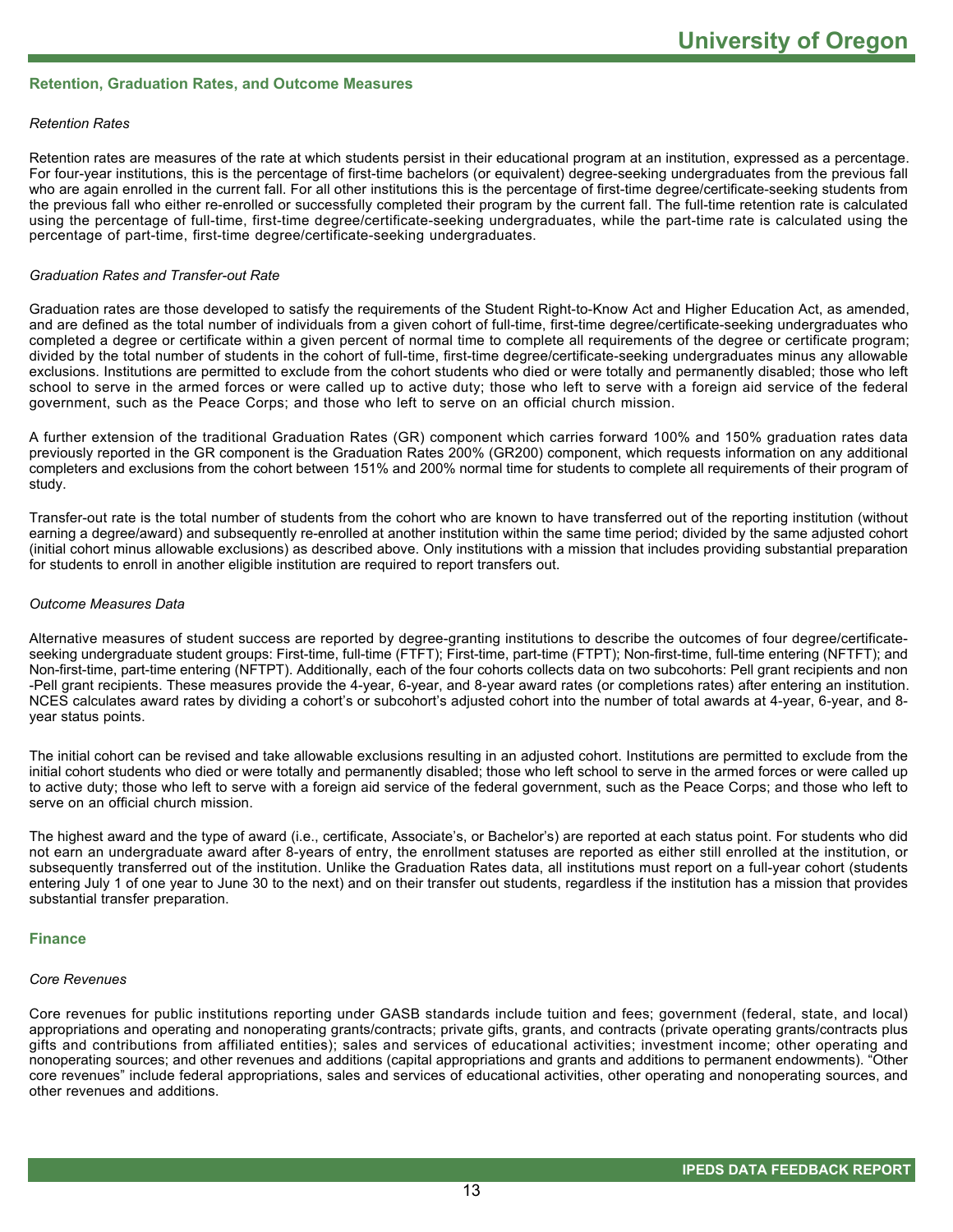Core revenues for private, not-for-profit institutions (and a small number of public institutions) reporting under FASB standards include tuition and fees; government (federal, state, and local) appropriations and grants/contracts; private gifts, grants and contracts (including contributions from affiliated entities); investment return; sales and services of educational activities; and other sources (a generated category of total revenues minus the sum of core and noncore categories on the Finance component). "Other core revenues" include government (federal, state, and local) appropriations, sales and services of educational activities, and other sources.

Core revenues for private, for-profit institutions reporting under FASB standards include tuition and fees; government (federal, state, and local) appropriations and grants/contracts; private grants/ contracts; investment income; sales and services of educational activities; and other sources (a generated category of total revenues minus the sum of core and noncore categories on the Finance component). "Other core revenues" include government (federal, state, and local) appropriations and other sources.

At degree-granting institutions, core revenues exclude revenues from auxiliary enterprises (e.g., bookstores and dormitories), hospitals, and independent operations. Non-degree-granting institutions do no report revenue from auxiliary enterprises in a separate category, and thus may include these amounts in the core revenues from other sources.

# *Core Expenses*

Core expenses include expenses for instruction, research, public service, academic support, institutional support, student services, grant aid/scholarships and fellowships (net of discounts and allowances), and other functional expenses (a generated category of total expense minus the sum of core and noncore functions on the Finance component). Expenses for operation and maintenance of plant, depreciation, and interest are allocated to each of the other functions. Core expenses at degree-granting institutions exclude expenses for auxiliary enterprises (e.g., bookstores and dormitories), hospitals, and independent operations. Non-degree-granting institutions do not report expenses for auxiliary enterprises in a separate category and thus may include these amounts in the core expenses as other expenses. "Other core expenses" is the sum of grant aid/scholarships and fellowships and other expenses.

## *Endowment Assets*

Endowment assets, for public institutions under GASB standards, and private, not-for-profit institutions under FASB standards, include gross investments of endowment funds, term endowment funds, and funds functioning as endowment for the institution and any of its foundations and other affiliated organizations. Private, for-profit institutions under FASB do not hold or report endowment assets.

## *Salaries and Wages*

Salaries and wages for public institutions under GASB standards and private (not-for-profit and for-profit) institutions under FASB standards, include amounts paid as compensation for services to all employees regardless of the duration of service, and amounts made to or on behalf of an individual over and above that received in the form of a salary or wage.

# **Staff**

# *FTE Staff*

The full-time-equivalent (FTE) by occupational category is calculated by summing the total number of full-time staff and adding one-third of the total number of part-time staff. Graduate assistants are not included.

# *Equated Instructional Non-Medical Staff Salaries*

Institutions reported the number of full-time nonmedical instructional staff and their salary outlays by academic rank, gender, and the number of months worked (9-, 10-, 11-, and 12-months). Salary outlays for staff who worked 10-, 11-, and 12-months were equated to 9-months of work by multiplying the outlays reported for 10-months by 0.90, the outlays reported for 11 months by 0.818, and the outlays reported for 12 months by 0.75. The equated 10-, 11-, and 12-outlays were then added to the outlays for instructional staff that worked 9-months to generate a total 9-month equated salary outlay. The total 9-month equated outlay was then divided by total number of instructional non-medical staff to determine an equated 9-month average salary. This calculation was done for each academic rank. Salary outlays were not reported for staff that work less than 9-months and were excluded.

# *Student-to-Faculty Ratio*

Institutions can provide their institution's student-to-faculty ratio (i.e., student-to-instructional staff) for undergraduate programs or follow the NCES guidance in calculating their student-to-faculty ratio, which is as follows: the number of FTE students (using Fall Enrollment survey data) divided by total FTE instructional staff (using the total Primarily instruction + Instruction/research/public service staff reported in Human Resources component and adding any not primarily instructional staff that are teaching a credit course). For this calculation, FTE for students is equal to the number of the full-time students plus one-third the number of part-time students; FTE for instructional staff is similarly calculated. Students in "stand-alone" graduate or professional programs (such as, medicine, law, veterinary, dentistry, social work, or public health) and instructional staff teaching in these programs are excluded from the FTE calculations.